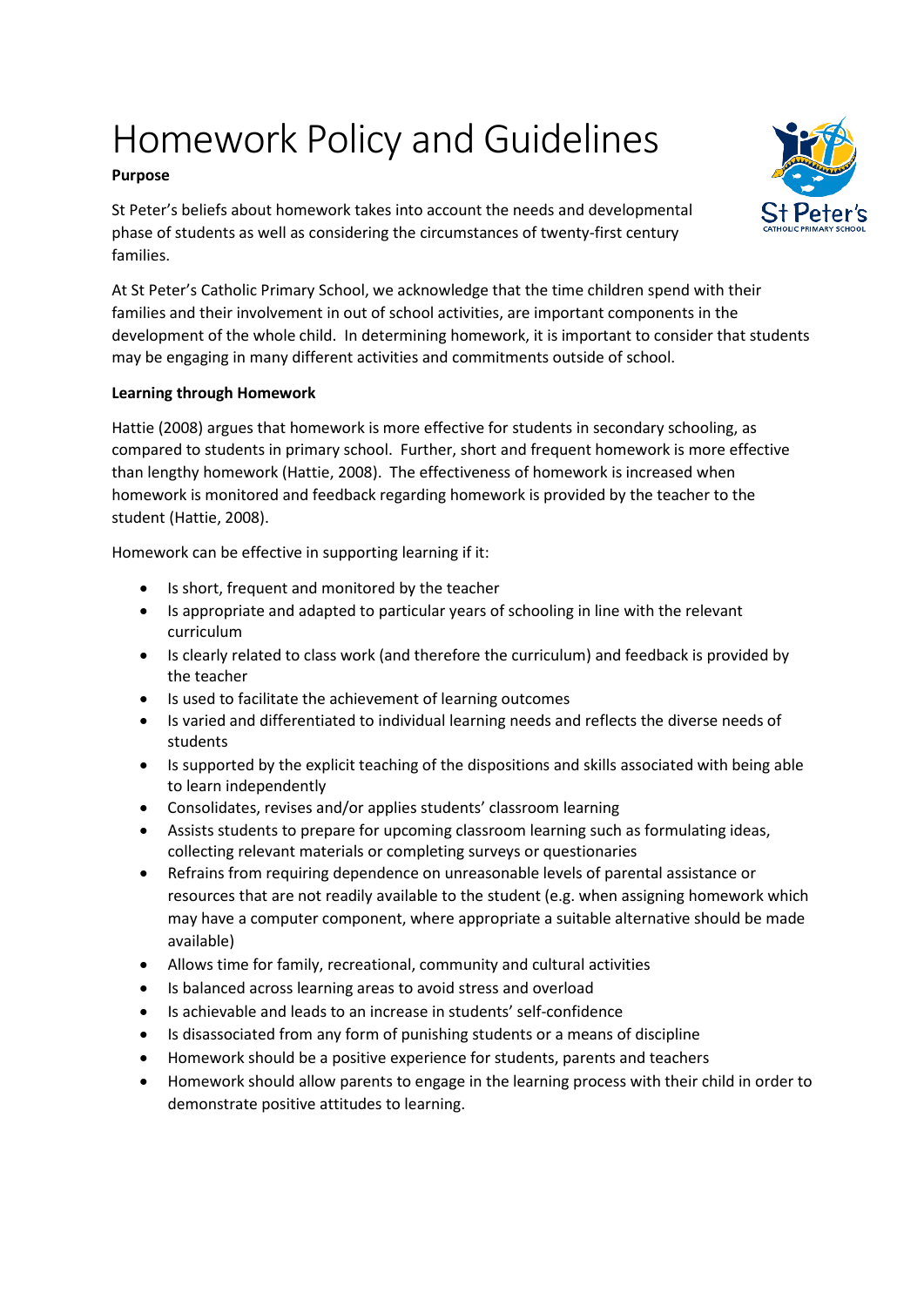#### **St Peter's School Homework Approach**

Development of this approach to homework considers information and comment gathered from parents, staff and students through consultation and a survey instrument, as well as research and guidelines regarding homework from across Australia.

Homework should be focussed on positive, productive and supported learning which is aligned to the Australian Curriculum.

Homework will relate directly to the learning and teaching programs appropriate to the needs of students. As such, homework will be set reflecting the current work of the students and relate to the short and timely planning cycles for students using a differentiated approach. Homework, therefore will not be booklet work set for the term ahead. Teachers are responsible for setting, marking and providing feedback to students related to homework.

Appropriate supports should be put in place for the successful completion of homework (eg through provision of resources; extra support for students struggling to complete homework). Homework should take into account outside school hours activities, recreation and family time, community and cultural activities. Preparation of students for the time commitment of homework anticipated in years to come is not, in itself, a reasonable basis for setting homework.

Homework should be a positive experience for students, parents and teachers. It should allow parents to engage in the learning process with their child in order to demonstrate positive attitudes to learning.

At St Peter's consistent and effective implementation of our homework policy occurs throughout the school including a consistent approach across each year level, the amount of time students are to spend in completing homework and ensuring that students are not disadvantaged by a lack of access to resources such as computers and the internet outside of the school.

#### **Year Level Guidelines**

Prep:

- Homework expectations should not exceed 10 mins per night (4 nights per week)
- Practising literacy skills e.g. Chatting Children program and High Frequency Word recognition and Home Readers
- Reading may include: reading to; reading with; and by parent, carer/ older siblings.

Years 1-2:

- Homework expectations not to exceed 15 mins (4 nights per week)
- Practising literacy skills e.g. Reading, High Frequency Words and Spelling words
- Reading may include reading to, reading with and by parent, carer/ older siblings
- Drill & Practice of previously introduced skills

#### Year 3-4:

- Homework expectations not to exceed 20 mins (4 nights per week)
- Practising literacy skills e.g. Reading, High Frequency Words and Spelling words
- Reading may include reading to, reading with and by parent, carer/ older siblings
- Drill & Practice of previously introduced skills